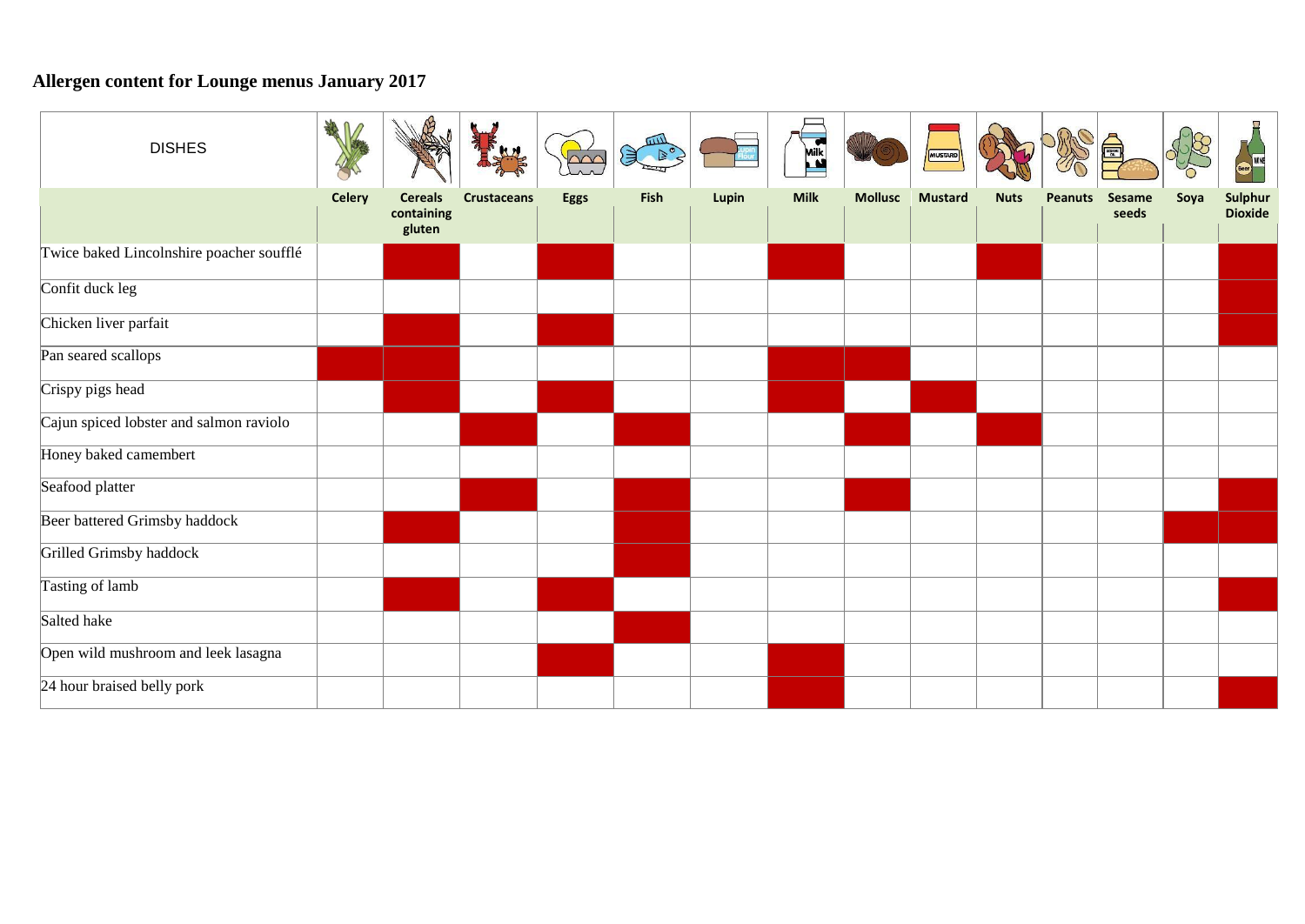| <b>DISHES</b>                      | 帶             |                                        |                    | $\overline{\text{pos}}$ | шIJ<br>$\left( \frac{1}{2} \right)$ | Flour | Mik         |                | MUSTARD        |             |                |                 |      |                           |
|------------------------------------|---------------|----------------------------------------|--------------------|-------------------------|-------------------------------------|-------|-------------|----------------|----------------|-------------|----------------|-----------------|------|---------------------------|
|                                    | <b>Celery</b> | <b>Cereals</b><br>containing<br>gluten | <b>Crustaceans</b> | Eggs                    | Fish                                | Lupin | <b>Milk</b> | <b>Mollusc</b> | <b>Mustard</b> | <b>Nuts</b> | <b>Peanuts</b> | Sesame<br>seeds | Soya | Sulphur<br><b>Dioxide</b> |
| Ratatouille filled aubergine       |               |                                        |                    |                         |                                     |       |             |                |                |             |                |                 |      |                           |
| Hare wellington                    |               |                                        |                    |                         |                                     |       |             |                |                |             |                |                 |      |                           |
| Moules marinierre                  |               |                                        |                    |                         |                                     |       |             |                |                |             |                |                 |      |                           |
| Rosemary infused shepherd's pie    |               |                                        |                    |                         |                                     |       |             |                |                |             |                |                 |      |                           |
| Charred gammon steak               |               |                                        |                    |                         |                                     |       |             |                |                |             |                |                 |      |                           |
| 7oz fillet steak                   |               |                                        |                    |                         |                                     |       |             |                |                |             |                |                 |      |                           |
| 9oz ribeye steak                   |               |                                        |                    |                         |                                     |       |             |                |                |             |                |                 |      |                           |
| 8oz sirloin steak                  |               |                                        |                    |                         |                                     |       |             |                |                |             |                |                 |      |                           |
| 8oz bistro rump steak              |               |                                        |                    |                         |                                     |       |             |                |                |             |                |                 |      |                           |
| Brackburger                        |               |                                        |                    |                         |                                     |       |             |                |                |             |                |                 |      |                           |
| Half roast garlic and herb chicken |               |                                        |                    |                         |                                     |       |             |                |                |             |                |                 |      |                           |
| Ham, cheese sandwich               |               |                                        |                    |                         |                                     |       |             |                |                |             |                |                 |      |                           |
| Brack club sandwich                |               |                                        |                    |                         |                                     |       |             |                |                |             |                |                 |      |                           |
| Tuna mayo cheese melt sandwich     |               |                                        |                    |                         |                                     |       |             |                |                |             |                |                 |      |                           |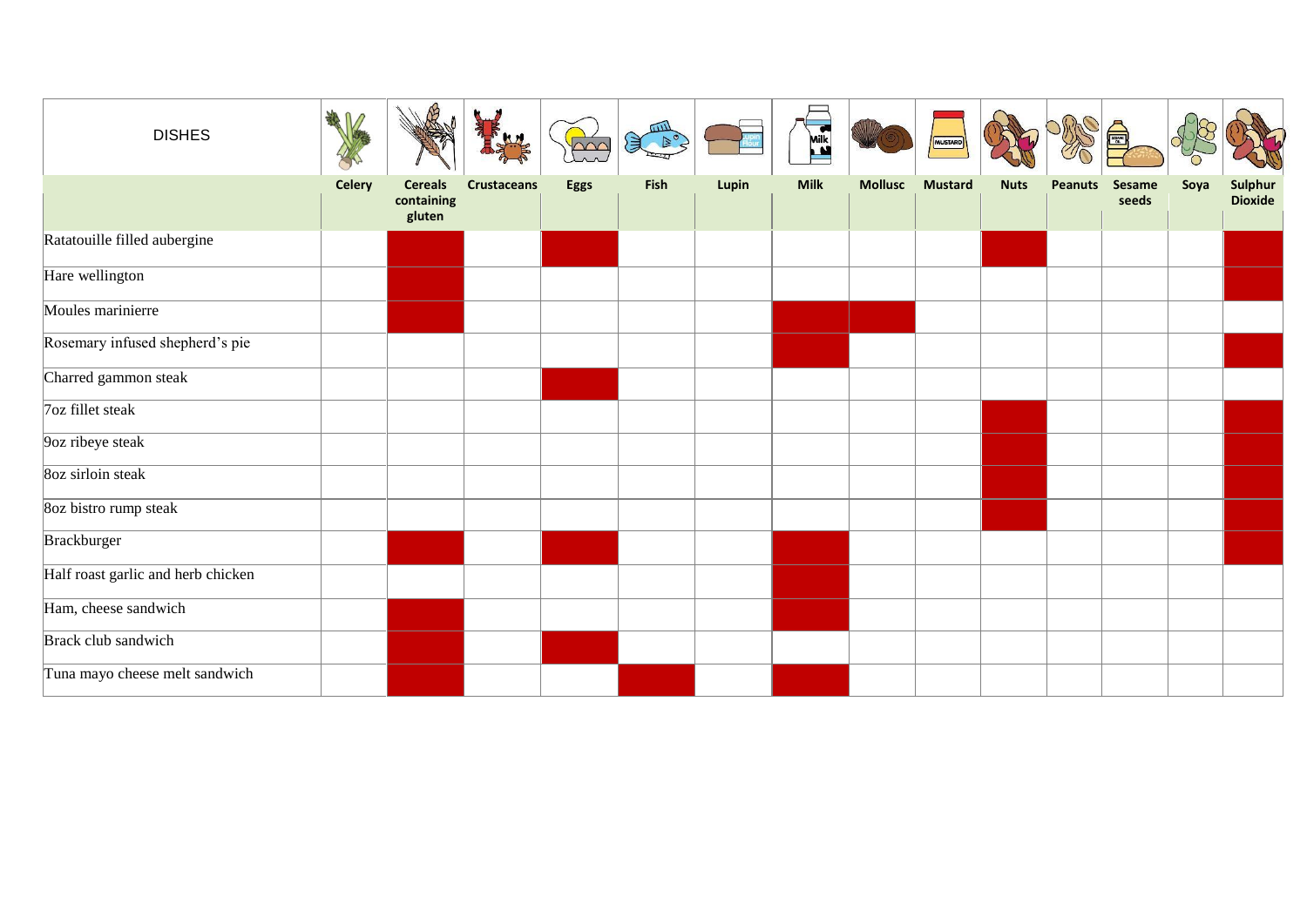| <b>DISHES</b>                                       |        |                                        |                    | $\overline{\triangle\triangle\triangle}$ |      |       | Mik         |                | MUSTARD        |             |                |                        |      |                           |
|-----------------------------------------------------|--------|----------------------------------------|--------------------|------------------------------------------|------|-------|-------------|----------------|----------------|-------------|----------------|------------------------|------|---------------------------|
|                                                     | Celery | <b>Cereals</b><br>containing<br>gluten | <b>Crustaceans</b> | <b>Eggs</b>                              | Fish | Lupin | <b>Milk</b> | <b>Mollusc</b> | <b>Mustard</b> | <b>Nuts</b> | <b>Peanuts</b> | <b>Sesame</b><br>seeds | Soya | Sulphur<br><b>Dioxide</b> |
| Chicken, bacon, bbq sauce sandwich                  |        |                                        |                    |                                          |      |       |             |                |                |             |                |                        |      |                           |
| Ham, mustard, tomato sandwich                       |        |                                        |                    |                                          |      |       |             |                |                |             |                |                        |      |                           |
| Beef, horseradish, watercress sandwich              |        |                                        |                    |                                          |      |       |             |                |                |             |                |                        |      |                           |
| Smoked salmon, creamed cheese, cucumber<br>sandwich |        |                                        |                    |                                          |      |       |             |                |                |             |                |                        |      |                           |
| Diane sauce                                         |        |                                        |                    |                                          |      |       |             |                |                |             |                |                        |      |                           |
| Peppercorn sauce                                    |        |                                        |                    |                                          |      |       |             |                |                |             |                |                        |      |                           |
| Blue cheese sauce                                   |        |                                        |                    |                                          |      |       |             |                |                |             |                |                        |      |                           |
| Béarnaise sauce                                     |        |                                        |                    |                                          |      |       |             |                |                |             |                |                        |      |                           |
| Green beans, shallots, balsamic side                |        |                                        |                    |                                          |      |       |             |                |                |             |                |                        |      |                           |
| Onion rings side                                    |        |                                        |                    |                                          |      |       |             |                |                |             |                |                        |      |                           |
| Double cooked chips side                            |        |                                        |                    |                                          |      |       |             |                |                |             |                |                        |      |                           |
| Sweet potato fries side                             |        |                                        |                    |                                          |      |       |             |                |                |             |                |                        |      |                           |
| Buttered new potatoes side                          |        |                                        |                    |                                          |      |       |             |                |                |             |                |                        |      |                           |
| Panache of vegetables side                          |        |                                        |                    |                                          |      |       |             |                |                |             |                |                        |      |                           |